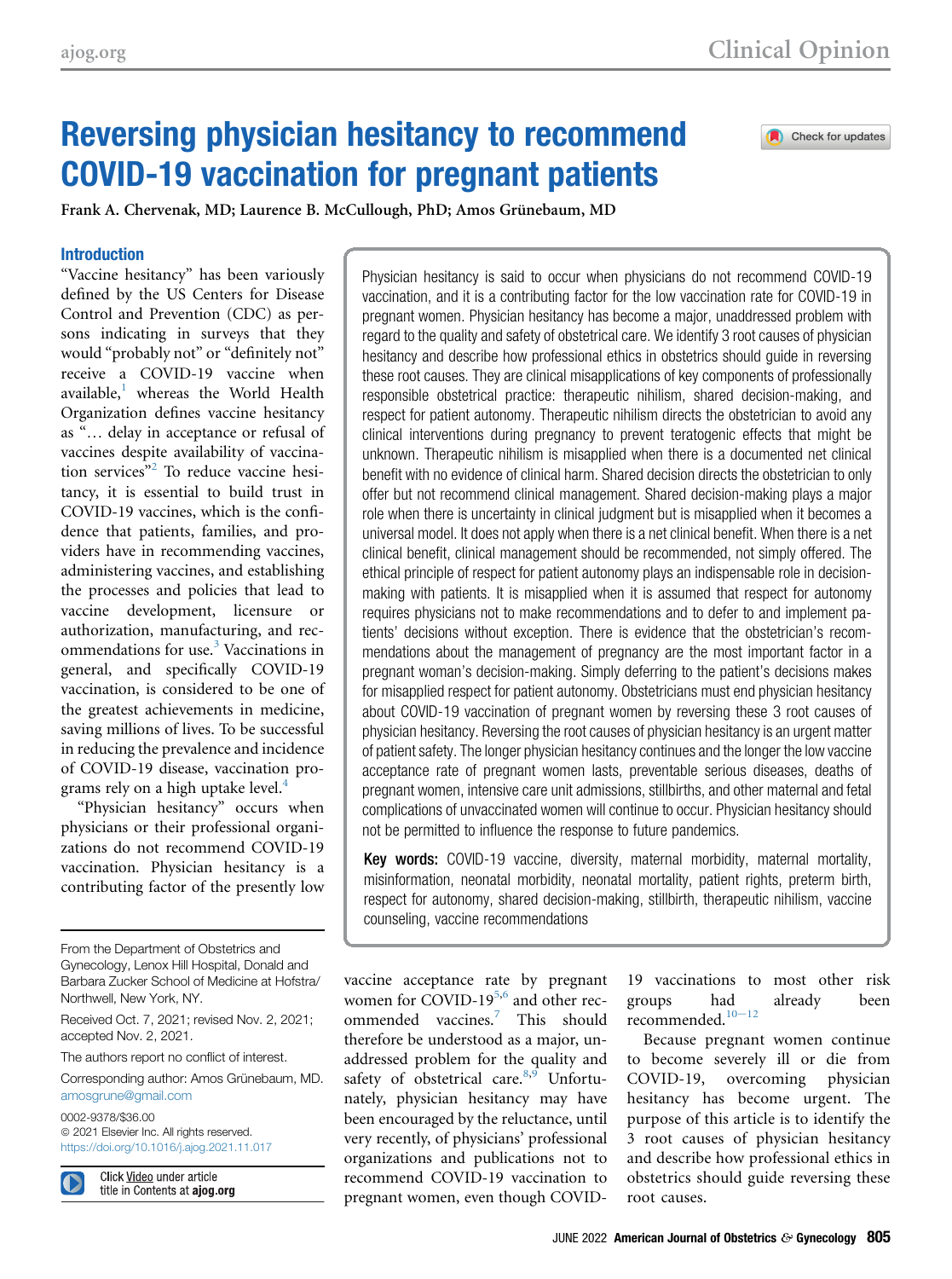# The Clinical Context

On September 29, 2021 the CDC published a health advisory recommending urgent action to increase COVID-19 vaccination among women who are pregnant, who were recently pregnant (including those who are lactating), who are trying to become pregnant now, or who might become pregnant in the future. $6$  As of October 4, 2021, more than 125,000 laboratory-confirmed COVID-19 cases have been reported in pregnant people, including more than 22,000 hospitalized cases and 171 deaths.<sup>[6](#page-5-5)</sup> The highest number of COVID-19-related deaths in pregnant people  $(n=22)$  in a single month of the pandemic was reported in August 2021. Data from the COVID-19-Associated Hospitalization Surveillance Network (COVID-NET) in 2021 indicate that approximately 97% of pregnant people hospitalized (either for illness or for labor and delivery) with confirmed SARS-CoV-2 infection were unvaccinated.<sup>[6](#page-5-5)</sup> Even though COVID-19 vaccines have been readily available in the United States since the end of 2020, as of September 25, 2021 about 3 in 4 of all pregnant women $<sup>5</sup>$  $<sup>5</sup>$  $<sup>5</sup>$  and about 7 in 8 of Black non-</sup> Hispanic pregnant women had not received any COVID-19 vaccine in pregnancy compared with  $\langle 1 \text{ in } 4 \text{ of those} \rangle$ eligible in the general population.<sup>[13](#page-5-10)[,14](#page-5-11)</sup> Vaccine acceptance by pregnant women is also low for the other 2 recommended vaccines in pregnancy (tetanus, diphtheria, and pertussis [TDAP] vaccine and influenza vaccine), with racial or ethnic disparities persisting and only 40.3% pregnant women in 2019-2020 women receiving both vaccines.<sup>7</sup> The most common factor that influences women to get vaccinated is a healthcare provider's recommendation. $15-21$ 

Pregnant and recently pregnant women infected with COVID-19, including their fetuses and newborns, are at a significantly increased risk of severe illness, death, stillbirths, preterm births, and neonatal admi[ssions](#page-5-13) to an intensive care unit  $(ICU).^{22-48}$  As of October 4, 2021, 171 pregnant women in the United States have died of COVID-19 infection.<sup>[13](#page-5-10)</sup> COVID-19 vaccination

before and during pregnancy prevents maternal mortality and morbidity, and many of these died after the introduction of the COVID-19 vaccine; 97% of those who died were unvaccinated.

Vaccine availability and eligibility for pregnant women in the United States have been slower than other risk groups. At the end of January 2021, most states in the United States (36 of 51; 71%), encompassing 71% of the population of the country, did not include pregnant individuals among their priority populations.[49](#page-6-0) Two months later, most states (36 of 51; 73%) classified pregnant individuals as a priority group for COVID-19 vaccination, but pregnant people were eligible for vaccination in <50% of the states  $(24$  of 51).<sup>[50](#page-6-1)</sup>

Shortly after introduction of the COVID-19 vaccine, and for a long time, Israel was the first and only country to specifically recommend COVID-19 vaccines to all pregnant women. $51$ Although the CDC and most US states included pregnant women as a risk group, several professional groups and societies initially told to only "offer" but not "recommend" vaccination to pregnant women, therefore excluding the recommendation for COVID-19 vacci-nations for pregnant women.<sup>[10,](#page-5-9)[52](#page-6-3)-55</sup> That approach was further elaborated by several publications that called for "shared decision-making" between a patient and her provider for offering (presenting vaccination as an option without the physician expressing a view on whether the patient should be vaccinated), but not recommending (expressing the view that the patient should be vaccinated) COV[ID-19](#page-6-4) vaccination to pregnant women. $11,56-59$ 

Finally, COVID-19 vaccination was recommended to pregnant women in the United States and England by August 2021 and >8 months after vaccines were recommended to all other risk groups except pregnant women. $60-63$  Despite this recommendation, the American College of Obstetricians and Gynecologists (ACOG) sent out an email saying that, "...unequivocally, the vaccine should be offered or recommended during pregnancy," from which it follows

that just offering vaccination and not recommending is appropriate clinical practice.<sup>[64](#page-6-6)</sup> This position of conflating an offer with a recommendation will only encourage continuing physician hesitancy to recommend COVID-19 vaccination to pregnant women. Two months after professional organizations changed their stance from offering to recommending COVID-19 vaccinations to pregnant women, full vaccinations of pregnant women have barely changed (from 22.9% to 2[5](#page-5-4).6%),<sup>5</sup> showing the persistent vaccine hesitancy among pregnant women and physicians.

COVID-19 vaccine acceptance and equity will require multifaceted policies and programming that respect diverse communities, and it is essential not only to increase vaccinations overall but also to reduce the overall disparities in ethnic and racial communities.<sup>21</sup> Consequently, Carson et al $^{21}$  concluded that among the important considerations for vaccine acceptance is the desire for practitioner recommendation: "Culturally centered care and practitioner recommendations may help promote vaccine acceptability, trust, and combat misinformation," which is a view that is supported by others[.65](#page-6-7),[66](#page-6-8) Strong provider recommendations are essential for accepting vaccines, because there is a consensus that receiving a recommendation for vaccination from a healthcare provider is among the most important factors in maternal decision-making. $15-21$ 

Besides the recent additions of COVID-19 vaccines, the CDC and the Advisory Committee on Immunization Practices (ACIP) also recommend for pregnant women to receive the influenza and the TDAP vaccine.<sup>67</sup> In their "Standards for Practice: Vaccine Recommen-dation"<sup>[67](#page-7-0)</sup> the CDC said to "... strongly recommend vaccines that your patients need, whether your office stocks them or not. Your recommendation can make a difference." And "... clinicians are the most valued and trusted source of health information for adults." [67](#page-7-0)[,68](#page-7-1)

In February 2021, we published an article suggesting that COVID-19 vaccination should be strongly recommended to pregnant women to prevent maternal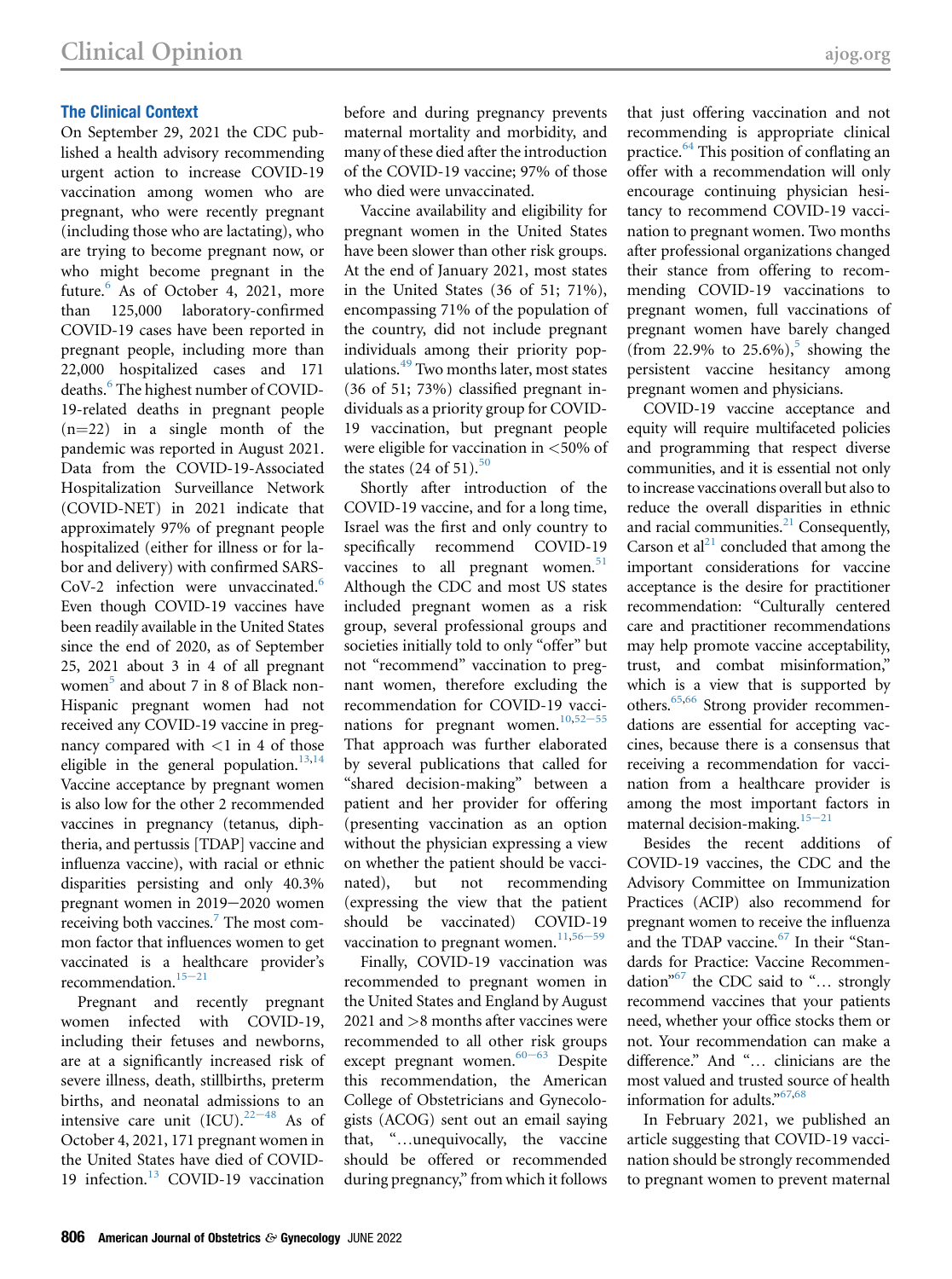mortality and morbidity.<sup>[69](#page-7-2)</sup> It took another 6 months for others to support that recommendation in a way similar to what we used 6 months previously. The ACOG stated that "...misinformation has proliferated when it comes to COVID-19 and women's health, especially specific to the COVID-19 vaccines...<sup>"70</sup>, and a recent study about COVID-19 misinformation in national samples across 5 countries showed that misinformation negatively affected respondents' self-reported compliance with public health recommendations and reduced respondents' willingness to get vaccinated and recommend the vaccine to others. $71$ 

Our clinically-grounded, ethical justification for recommending COVID-19 vaccination to pregnant women concluded that "Physicians should recommend coronavirus disease 2019 vaccination to patients who are pregnant, planning to become pregnant, and breastfeeding or planning to breastfeed." [69](#page-7-2) We believe that early adoption of this position in 2021, in a way not dissimilar from Israel's implementation of recommending COVID-19 vaccination for pregnant women, would have subsequently prevented the ensuing months of physician hesitancy, and with it, many unnecessary maternal deaths and injuries in unvaccinated pregnant women.

# Three Root Causes of Physician **Hesitancy**

Reversing the root causes of physician hesitancy remains an urgent matter of patient safety, not just during the COVID-19 pandemic but also for future outbreaks. The 3 root causes have their origin in the clinical misapplications of important components of professionally responsible obstetrical clinical judgment and practice: therapeutic nihilism, shared decision-making, and the ethical principle of respect for autonomy.

# Clinical misapplication of therapeutic nihilism

The first root cause of physician hesitancy is the misapplication of therapeutic nihilism in the clinical management of pregnancy. Therapeutic nihilism is defined as "skepticism regarding the worth of therapeutic agents especially in a particular disease."<sup>[72](#page-7-5)</sup> Therapeutic nihilism is a powerful antidote to enthusiasm, which is a belief in clinical benefit in the absence of evidence.

Therapeutic nihilism was reinforced when a small number of catastrophes, including those involving thalidomide and diethylstilbestrol, made practitioners and the public realize that the placenta did not always prevent medications from reaching or harming the fetus. Thus, the new philosophy in obstetrics became "...akin to therapeutic nihilism," in which obstetricians were taught to believe that "...we live in a sea of teratogens."<sup>[73](#page-7-6)</sup> Therapeutic nihilism as it relates to COVID-19 vaccines is partially exemplified in a letter to the authors in response to our COVID-19 vaccination counseling publication. $74$ 

Therapeutic nihilism was 1 reason why pregnant women were excluded from COVID-19 vaccine trials. This exclusion, even though there were no theoretical concerns and no evidence of adverse outcomes after thousands of pregnant women had already been vaccinated, reinforced therapeutic nihilism in clinical practice and helped to explain the hesitancy of professional associations to recommend COVID-19 vaccination before the results of clinical trials became available. In our view, this misapplication of therapeutic hesitancy by professional associations likely encouraged continuing physician hesitancy to recommend vaccination.

Clinicians' therapeutic nihilism can be further reinforced by fear of exposure to professional liability. The logic here is that if a physician recommends a form of clinical management in the absence of a statement from professional associations that such a recommendation should be made, and if the patient experiences an adverse outcome, the physician may increase exposure to professional liability. Understandable prudence creates strong physician hesitancy to recommend COVID-19 vaccination.

# Clinical misapplication of shared decision-making

The second root cause of physician hesitancy is the clinical misapplication of

shared decision-making (in shared decision-making, the physician should not be directive, by only offering but not recommending a specific management).<sup>75</sup> Shared decision-making has an important role in decision-making with patients when evidence is uncertain.<sup>[75](#page-7-8)</sup> It is misapplied when it is taken to be the sole model for decision-making with patients.

The term "shared decision-making" has been increasingly used in the medical literature, with an over 5000% increase in PubMed mentions between 2000 and 2020 (from 42 to 2120).<sup>[76](#page-7-9)</sup> According to the ACOG, shared decision-making is "...a patient-centered, individualized approach to the informed consent process that involves discussion of the benefits and risks of available treatment options in the context of a patient's values and priorities." [77](#page-7-10) The National Institute for Health and Clinical Excellence (NICE), United Kingdom, says that "Shared decision-making is a joint process in which a healthcare professional works together with a person to reach a decision about care."<sup>[78](#page-7-11)</sup>

Several authors and the Society for Maternal-Fetal Medicine have recommended using shared decision-making for COVID-19 vaccinations in pregnant women, $11,56-59$  $11,56-59$  $11,56-59$  even though the CDC has never supported it for COVID-19 vaccinations in pregnant women. The CDC only supports shared decisionmaking for some vaccines where, contrary to COVID-19 vaccinations, the current evidence does not support making a recommendation.<sup>[79,](#page-7-12)[80](#page-7-13)</sup> The CDC ACIP calls for shared decisionmaking for the following 4 vaccines only: meningococcal B vaccination for adolescents and young adults aged 16 to 23 years, hepatitis B vaccination for adults with diabetes mellitus aged  $\geq 60$ years, human papillomavirus vaccination for adults aged 27 to 45 years, and pneumococcal conjugate vaccination for adults aged  $\geq$ 65 years who are not immunocompromised, cerebrospinal fluid leak, or cochlear implants. In these clinical circumstances, there is no "default decision" to vaccinate.<sup>[79](#page-7-12)[,80](#page-7-13)</sup>

On the contrary, according to the CDC, there are clinical circumstances in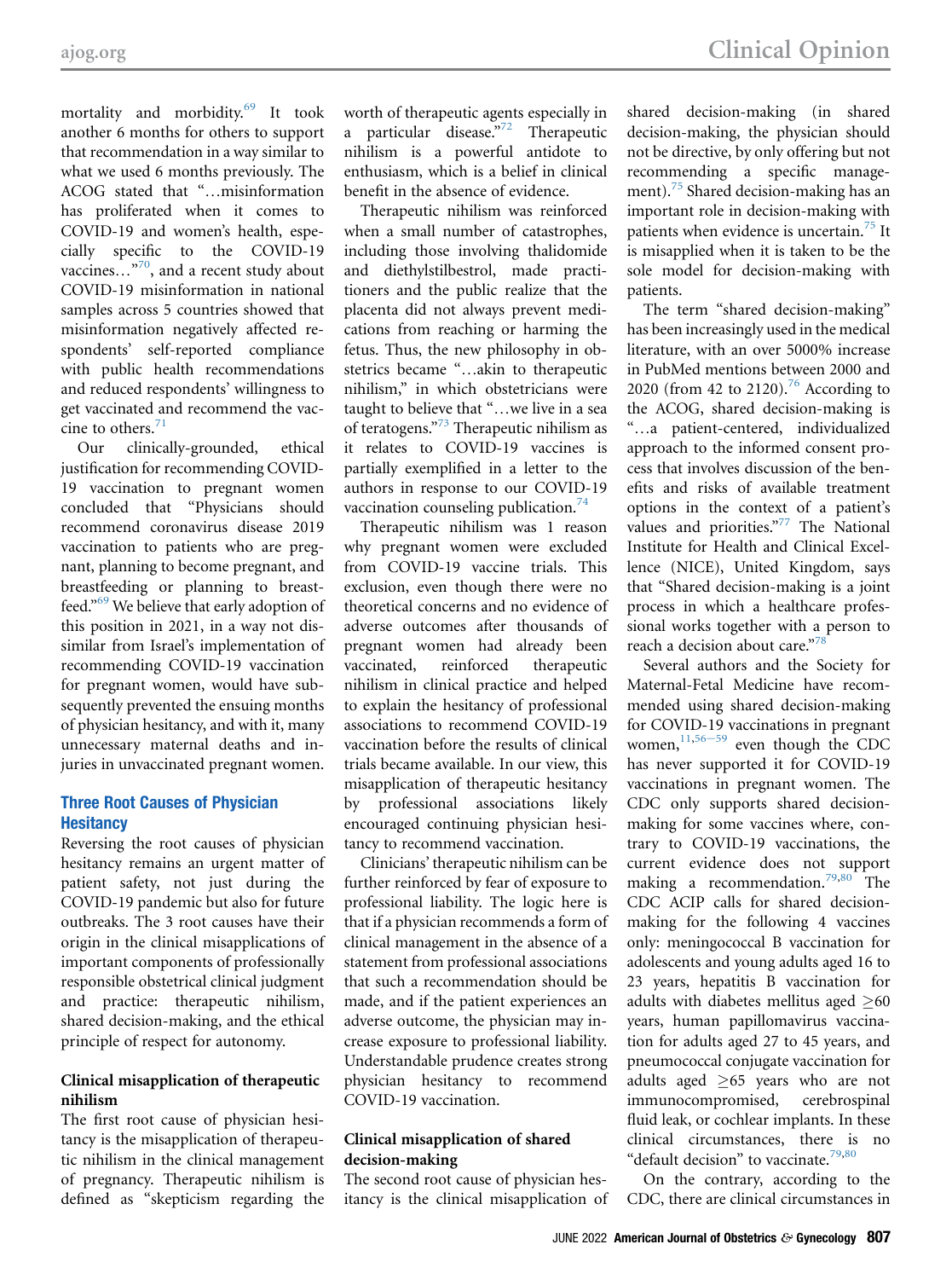which the "default decision" is to vaccinate. In these circumstances, and that includes COVID-19 vaccination, shared decision-making does not apply, because counseling about COVID-19 vaccination should be directive. Directive counseling requires making a recommendation to communicate to the patient that the physician's clinical judgment is that she should be vacci-nated.<sup>[81](#page-7-14)[,82](#page-7-15)</sup> Given that COVID-19 vaccination should be recommended to pregnant people, as we have argued and as the CDC and professional associations now state, it is a mistake in clinical practice to continue to implement a shared decision-making approach to COVID-19 vaccination for pregnant women. A recommendation by physicians for COVID-19 vaccination for pregnant women, should now be the standard of care.<sup>69</sup>

Vaccine hesitancy is an international problem,<sup>83[,84](#page-7-17)</sup> and Durand et al believe that when tackling COVID-19 vaccine hesitancy, "... there is good evidence that the combination of trusted evidence sources in the hands of competent professionals provides the best chance of dealing with vaccine hesitancy."<sup>[85](#page-7-18)</sup> This applies first and foremost to physicians, whose own hesitancy to recommend COVID-19 vaccines to pregnant women can inadvertently contribute to patients' vaccine hesitancy.

## Clinical misapplication of the ethical principle of respect for autonomy

The third root cause of physician hesitancy is the misapplication of the ethical principle of respect for autonomy. This ethical principle plays an indispensable role in decision-making with patients. It is misapplied when it is assumed that respect for autonomy requires physicians not to make recommendations and to defer to and implement patients' de-cisions without exception.<sup>[86](#page-7-19)</sup>

An example of the former is the view that "advocating persistent efforts to sway women toward a particular choice or to reverse expressed preferences" is incompatible with respect for patient autonomy.<sup>74</sup> An example of the latter is the obstetrician who accommodates every preference of pregnant women

about the clinical management of pregnancy, even when that choice of management is associated with unacceptably high risks. The underlying false assumption is that respect for patient autonomy requires such accommodation.

This assumption can be reinforced by the belief that respecting patients' decisions without exception may improve patient satisfaction. In an era in which Press-Gainey and other measurement tools have come to considerable prominence, the potential for synergy between the misapplication of respect for autonomy and the legitimate self-interest in good patient-satisfaction scores is considerable and becomes a powerful root cause of physician hesitancy. The result is that some physicians may believe that making a recommendation for COVID-19 vaccination risks creating a dissatisfied patient, especially if she herself has expressed vaccine hesitancy. The logic of this misapplication concludes that offering but not recommending vaccination avoids this risk.

The COVID-19 pandemic should result in a greater prominence for public health in undergraduate, graduate, and continuing medical education. Obstetricians currently in practice typically have received only minimum exposure to the principles of public health, inviting physicians to conclude that the public health dimensions of a pandemic will be addressed by public health officials, such as the US Surgeon General and state and local officials. The result is sometimes an overt and sometimes a subtle root cause of physician hesitancy, manifesting as an absence of the public health dimensions in counseling pregnant patients about vaccination as the means to protect not only themselves but others.

# Reversing the 3 Root Causes of Physician Hesitancy

# Reversing the clinical misapplication of therapeutic nihilism

The response to the clinical misapplication of therapeutic nihilism should be deliberative, beneficence-based clinical judgment. Therapeutic nihilism is justified when an intervention during

pregnancy should be considered to result in significant net clinical harm. However, this did not apply to COVID-19 vaccination at the time of our February 1, 2021, publication in the A[mer](#page-7-2)ican Journal of Obstetrics & Gynecology.<sup>69</sup> The<br>increased risks of maternal severe increased risks of maternal severe illness; ICU admission; and maternal, fetal, and neonatal death were already well-documented early in 2021.<sup>22[,25](#page-5-16),[27](#page-5-17),[30](#page-6-9),[32](#page-6-10),[35](#page-6-11),[36](#page-6-12)</sup> There were no "red flags" according to Dr Fauci<sup>[87](#page-7-20)</sup> and no increased serious adverse events for women who were or became pregnant in the clinical trials of COVID-19 vaccines pregnant women that would have warranted suspension of these trials. There was no documented theoretical risk of maternal, fetal, or neonatal harm, and there were no documented increased adverse outcomes in vaccinated pregnant women. Because the harms of COVID-19 disease in pregnancy were severe and immediate and there were no documented safety concerns, deliberative beneficence-based clinical judgment supported the conclusion that vaccination should be recommended, and it was clear as early as January 2021.

The conclusion that COVID-19 vaccines should be recommended to pregnant women, did not require completion of the clinical trials, US Food and Drug Association approval, or sanction by professional association. It is important to keep in mind that although randomized clinical trials (RCTs) are considered as the "gold standard," they should not be considered the only standard. We emphasize that the final guideline of professional groups to change from "offer" to "recommend" was made without an RCT. Many therapeutic and clinical recommendations are made without the benefit of RCTs. Therapeutic nihilism may be misinterpreted to mean that RCTs are the only standard, but this is an error in deliberative, beneficencebased clinical judgment. Pregnant women worldwide are understandably concerned and decline the vaccines, because they are worried that they could harm the baby, and they needed more information about the safety of the COVID-19 vaccine. $83,84$  $83,84$  $83,84$  Instead of therapeutic nihilism, the information that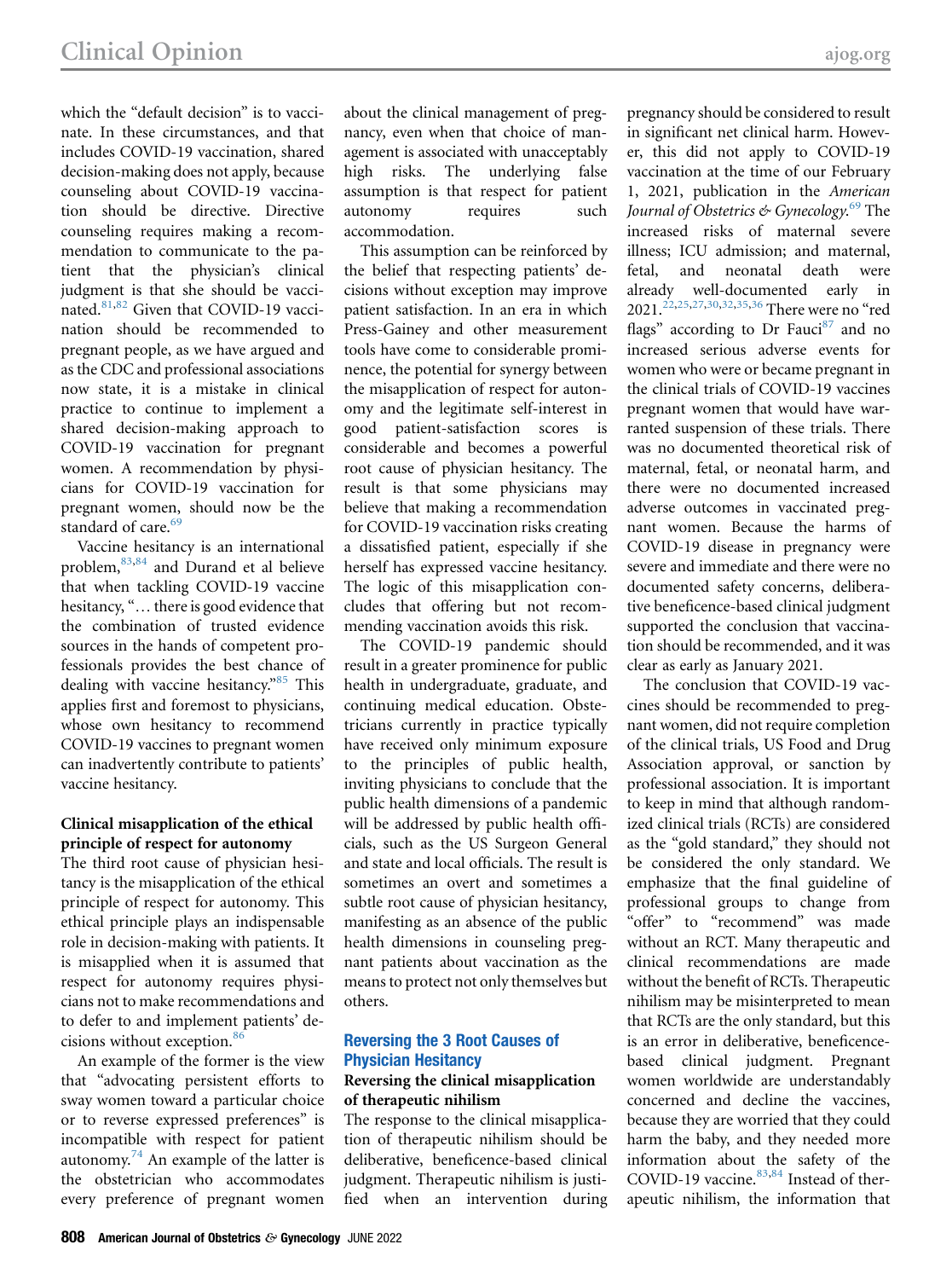COVID-19 vaccines are safe should be emphasized,<sup>[88](#page-7-21)</sup> and vaccination should be emphatically recommended to all pregnant women.

Women and their healthcare providers need to shift away from the "therapeutic nihilism" paradigm. All clinical decisions must be made cautiously and thoughtfully, with the understanding that meeting the health needs of pregnant women is in their best interests and those of the fetus, $^{73}$  $^{73}$  $^{73}$  as was the case already in February 2021 when we first recommended COVID-19 vaccines in pregnancy and elaborated on a counseling process.<sup>[69](#page-7-2)</sup>

# Reversing the clinical misapplication of shared decision-making

As the CDC has explained, shared decision-making has an important place when there are competing medically reasonable alternatives for, and therefore uncertainty about, the management of the patient's condition or diagnosis. For example, the obstetrician should offer both trial of labor and planned cesarean delivery after a low transverse cesarean delivery. Their clinical benefits and risks should be explained. The patient should be supported in understanding and evaluating each alternative. The patient's values should be decisive about the preferred course of clinical management.

On the contrary, making a recommendation is required when there is 1 medically reasonable alternative, for example, repeat cesarean delivery after classical cesarean delivery. Deliberative clinical judgment, not the patient's values and beliefs, establishes the preferred course of clinical management. This clinical judgment should be recommended and should be explained to the patient. She should be supported in her evaluation of it. For example, if a patient had a previous classical cesarean delivery incision, a repeat cesarean delivery should be recommended, and she should then be asked to consent to a cesarean delivery.

In deliberative clinical judgment, not being vaccinated for COVID-19 was not a medically reasonable option for pregnant women in February 2021, and it is not today. Recent statements of

professional societies only reinforce this position. Unfortunately, for a long time, professional societies previously took the view that vaccination should be offered only but not recommended as a clinical misapplication of shared decisionmaking. Consequently, according to the CDC, as of October 4, 2021, there were 171 maternal deaths. $13$  Many died after vaccines became available; most of them (97%) were unvaccinated, and many maternal and perinatal deaths and complications including stillbirths were preventable.<sup>[6](#page-5-5),[89](#page-7-22)</sup>

# Reversing the clinical misapplication of ethical principle of respect for autonomy

The clinical misapplication of the ethical principle of respect for autonomy results from a failure to recognize that making recommendations is compatible with respect for patient autonomy. The important ethical principle is that patient autonomy and making strong recommendations guides decision-making with patients by creating the ethical obligation to empower pregnant women to make informed decisions about COVID-19 vaccination. Pregnant women report that their physician's recommendations were the most important factor in their decision-making,  $\frac{90}{90}$  $\frac{90}{90}$  $\frac{90}{90}$  especially as it relates to the recommendations to get COVID-19 vaccines. It follows that making recommendations empowers pregnant women to make informed decisions, belying the view that making recommendations is not compatible with respect for autonomy. Furthermore, the view that making recommendations is incompatible with respect for autonomy makes 2 unacceptable assumptions. The first is that pregnant women are somehow helpless pawns of physicians, an assumption that is plainly false, not to mention insulting, to female patients. The second is that physicians are simply automatons alienated from their patients.<sup>91</sup>

Another misapplication of respect for autonomy relates to the public health obligations of patients. The misapplication occurs when it is assumed that individuals have only those ethical obligations that they freely assume, and

that therefore, vaccination is a "personal choice." This makes sense only on the assumption that one is not accountable for the predictable, harmful consequences of one's choices for others, who have not consented to experience those consequences. Very young children are allowed by their parents to think and act this way only once before correction. Respect for autonomy does not create a license for creating the preventable risk of harm to others. As John Stuart Mill pointed out, none of us have the freedom to cause unconsented-to harm to others. [92](#page-7-25)

All of us have an ethical obligation to prevent becoming a vector of the transmission of a communicable disease with a documented risk of serious morbidity and mortality. Pregnant women have such an ethical obligation, known more precisely as the public health responsibility that everyone has in a pandemic. Fulfilling this ethical obligation also protects the health and life not only of the pregnant woman but also of her fetus and newborn. Recent studies confirm that the fetus receives maternal antibodies after vaccinations, which further protect the newborn after birth. $93-96$  $93-96$  When an ethical obligation enters synergy with legitimate selfinterest, the ethical obligation cannot reasonably be considered burdensome. Refusal of clinical management that fulfills one's public health responsibilities and is unequivocally in one's health-related interests should be considered to lack moral authority for the patient and therefore, for the physician.

COVID-19 vaccination for pregnant women should be considered as standard of care, and refusal of vaccination by a pregnant woman should not be simply accepted by her physician. The legal requirement of informed refusal should be satisfied and documented, supplemented by the ethical requirement of respectful persuasion.<sup>[97](#page-7-27)</sup> Respect for autonomy, properly understood, creates the ethical obligation of the physician to engage the patient with repeated recommendations and targeted follow-up, with the goal of securing authorization of vaccination. Because COVID-19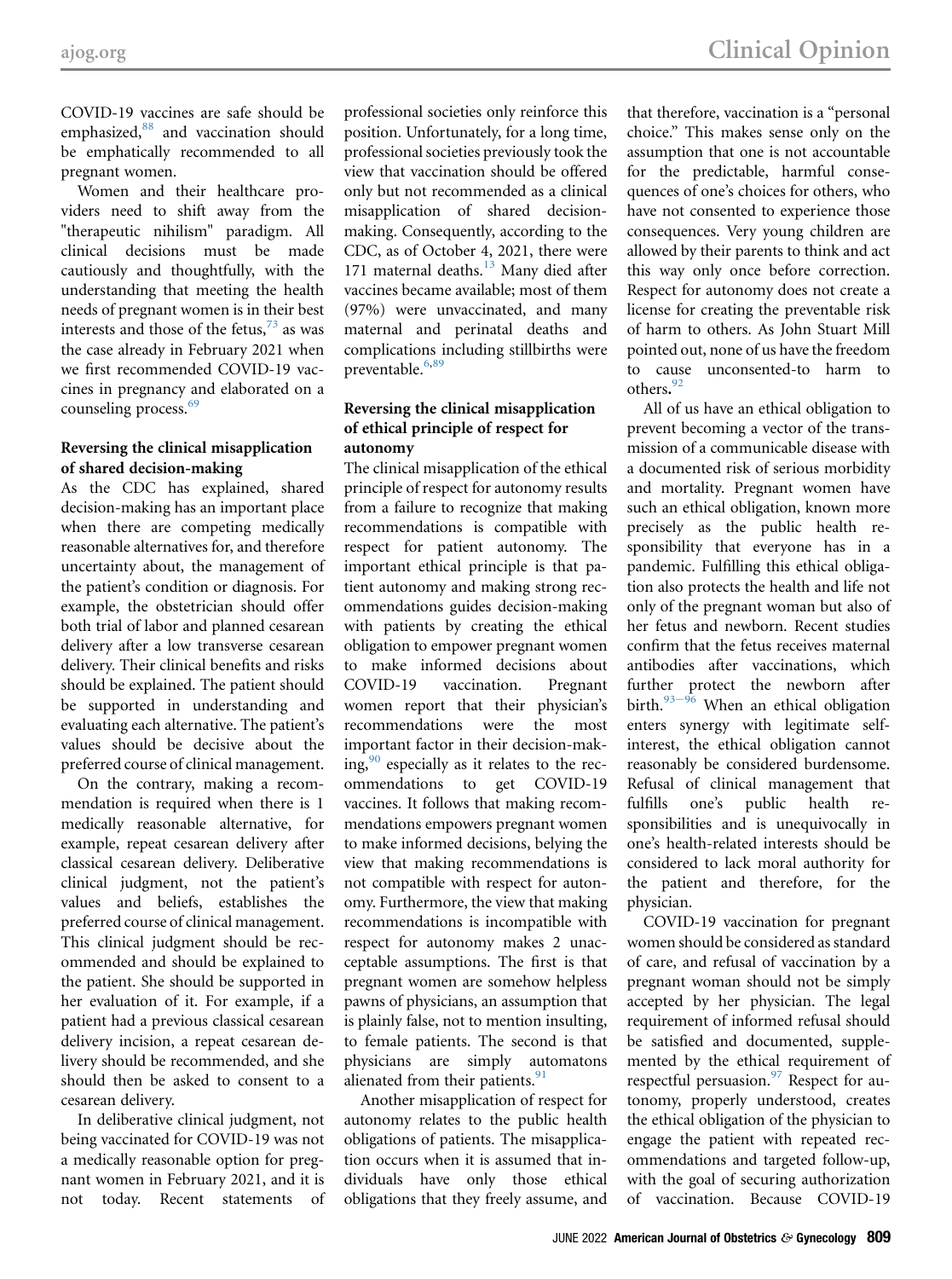vaccinations are recommended in pregnant women and those recommendations are considered standard of care, to meet the standard of care, physicians are required to document their recommendation in the patient's chart in addition to documenting the patient acceptance and refusal, which is similar to other recommendations (eg, group B Streptococcus testing, flu vaccinations, HIV testing, etc.) or government or organizational policies that mandate that vaccination is ethically well-justified because they justifiably enforce an ethical obligation, the fulfillment of which poses no unreasonable burden on those subject to such policies.

### Conclusion

We have identified 3 previously undefined root causes of physician hesitancy to recommend COVID-19 vaccinations for pregnant women: the clinical misapplications of therapeutic nihilism, shared decision-making, and the ethical principle of respect for autonomy. The pregnant woman's rights reductionism model is fallacious because it leads obstetrical ethics to conceptual and clinical failure and therefore should be abandoned.<sup>[97](#page-7-27)</sup> Obstetricians and those in leadership positions must end physician hesitancy about COVID-19 vaccination of pregnant women by reversing these 3 root causes of physician hesitancy and focus on the mission of perinatal medi-cine to put women and children first.<sup>[98](#page-7-28)</sup>

Reversing the root causes of physician hesitancy is an urgent matter of patient safety, not only for COVID-19 vaccinations but for other recommended vaccines. The longer physician hesitancy continues and the longer the low vaccine acceptance rate of pregnant women lasts, preventable serious diseases, deaths of pregnant women, ICU admissions, stillbirths, and other complications of unvaccinated women will continue to occur. Physician hesitancy should not be permitted to influence the response to future pandemics.

### **REFERENCES**

<span id="page-5-0"></span>1. Centers for Disease Control and Prevention. Estimates of vaccine hesitancy for COVID-19. 2021. Available at: [https://data.cdc.gov/stories/](https://data.cdc.gov/stories/s/Vaccine-Hesitancy-for-COVID-19/cnd2-a6zw/) [s/Vaccine-Hesitancy-for-COVID-19/cnd2-a6zw/.](https://data.cdc.gov/stories/s/Vaccine-Hesitancy-for-COVID-19/cnd2-a6zw/) Accessed October 5, 2021.

<span id="page-5-1"></span>2. World Health Organization. Sage Working group dealing with vaccine hesitancy. 2014. Available at: [http://www.who.int/immunization/](http://www.who.int/immunization/sage/sage_wg_vaccine_hesitancy_apr12/en/) [sage/sage\\_wg\\_vaccine\\_hesitancy\\_apr12/en/](http://www.who.int/immunization/sage/sage_wg_vaccine_hesitancy_apr12/en/). Accessed September 23, 2021.

<span id="page-5-2"></span>3. Centers for Disease Control and Prevention. What is vaccine confidence? 2021. Available at: [https://www.cdc.gov/vaccines/covid-19/vaccina](https://www.cdc.gov/vaccines/covid-19/vaccinate-with-confidence/building-trust.html) te-with-confi[dence/building-trust.html.](https://www.cdc.gov/vaccines/covid-19/vaccinate-with-confidence/building-trust.html) Accessed October 6, 2021.

<span id="page-5-3"></span>4. [Dubé E, Laberge C, Guay M, Bramadat P,](http://refhub.elsevier.com/S0002-9378(21)01210-2/sref4) [Roy R, Bettinger J. Vaccine hesitancy: an over](http://refhub.elsevier.com/S0002-9378(21)01210-2/sref4)[view. Hum Vaccin Immunother 2013;9:](http://refhub.elsevier.com/S0002-9378(21)01210-2/sref4) [1763](http://refhub.elsevier.com/S0002-9378(21)01210-2/sref4)–73.

<span id="page-5-4"></span>5. Centers for Disease Control and Prevention. COVID-19 vaccination among pregnant people aged 18-49 years overall, by race/ethnicity, and date reported to CDC - Vaccine Safety Datalink. 2021. Available at: [https://covid.cdc.gov/covid](https://covid.cdc.gov/covid-data-tracker/#vaccinations-pregnant-women)[data-tracker/#vaccinations-pregnant-women](https://covid.cdc.gov/covid-data-tracker/#vaccinations-pregnant-women). Accessed September 30, 2021.

<span id="page-5-5"></span>6. Centers for Disease Control and Prevention. COVID-19 vaccination for pregnant people to prevent serious illness, deaths, and adverse pregnancy outcomes from COVID-19. 2021. Available at: [https://emergency.cdc.gov/han/](https://emergency.cdc.gov/han/2021/han00453.asp) [2021/han00453.asp](https://emergency.cdc.gov/han/2021/han00453.asp). Accessed September 29, 2021.

<span id="page-5-6"></span>7. Centers for Disease Control and Prevention. Influenza and Tdap vaccination coverage among pregnant women - United States, April 2020. 2020. Available at: [https://www.cdc.gov/mmwr/](https://www.cdc.gov/mmwr/volumes/69/wr/mm6939a2.htm) [volumes/69/wr/mm6939a2.htm](https://www.cdc.gov/mmwr/volumes/69/wr/mm6939a2.htm). Accessed October 5, 2021.

<span id="page-5-7"></span>8. [Blatt DB, Blatt SD, Dennehy PH. It](http://refhub.elsevier.com/S0002-9378(21)01210-2/sref8)'s not only vaccine hesitancy; it'[s also physician hesitancy.](http://refhub.elsevier.com/S0002-9378(21)01210-2/sref8) [R I Med J \(2013\) 2020;103:47](http://refhub.elsevier.com/S0002-9378(21)01210-2/sref8)–8.

<span id="page-5-8"></span>9. [Paterson P, Meurice F, Stanberry LR,](http://refhub.elsevier.com/S0002-9378(21)01210-2/sref9) [Glismann S, Rosenthal SL, Larson HJ. Vaccine](http://refhub.elsevier.com/S0002-9378(21)01210-2/sref9) [hesitancy and healthcare providers. Vaccine](http://refhub.elsevier.com/S0002-9378(21)01210-2/sref9) [2016;34:6700](http://refhub.elsevier.com/S0002-9378(21)01210-2/sref9)–6.

<span id="page-5-9"></span>10. The American College of Obstetricians and Gynecologists. Vaccinating pregnant and lactating patients against COVID-19. 2020. Available at: [https://www.acog.org/clinical/](https://www.acog.org/clinical/%20clinical-guidance/practice-advisory/articles/2020/12/vaccinating-pregnant-and-lactating-patients-against-covid-19) [clinical-guidance/practice-advisory/articles/2020/](https://www.acog.org/clinical/%20clinical-guidance/practice-advisory/articles/2020/12/vaccinating-pregnant-and-lactating-patients-against-covid-19) [12/vaccinating-pregnant-and-lactating-patients](https://www.acog.org/clinical/%20clinical-guidance/practice-advisory/articles/2020/12/vaccinating-pregnant-and-lactating-patients-against-covid-19)[against-covid-19](https://www.acog.org/clinical/%20clinical-guidance/practice-advisory/articles/2020/12/vaccinating-pregnant-and-lactating-patients-against-covid-19). Accessed January 7, 2021.

<span id="page-5-14"></span>11. [Minkoff H, Ecker J. Balancing risks: making](http://refhub.elsevier.com/S0002-9378(21)01210-2/sref11) [decisions for maternal treatment without data on](http://refhub.elsevier.com/S0002-9378(21)01210-2/sref11) [fetal safety. Am J Obstet Gynecol 2021;224:](http://refhub.elsevier.com/S0002-9378(21)01210-2/sref11) [479](http://refhub.elsevier.com/S0002-9378(21)01210-2/sref11)–83.

12. Society for Maternal-Fetal Medicine. Society for Maternal-Fetal Medicine (SMFM) statement: SARS-CoV-2 vaccination in pregnancy. 2020. Available at: [SMFM\\_Vaccine\\_Statement\\_12-1-](http://SMFM_Vaccine_Statement_12-1-20_(final).pdf) 20\_(fi[nal\).pdf](http://SMFM_Vaccine_Statement_12-1-20_(final).pdf). Accessed September 30, 2021.

<span id="page-5-10"></span>13. Centers for Disease Control and Prevention. Data on COVID-19 during pregnancy: severity of maternal illness. 2021. Available at: [https://](https://covid.cdc.gov/covid-data-tracker/#pregnant-population) [covid.cdc.gov/covid-data-tracker/#pregnant](https://covid.cdc.gov/covid-data-tracker/#pregnant-population)[population.](https://covid.cdc.gov/covid-data-tracker/#pregnant-population) Accessed October 5, 2021.

<span id="page-5-11"></span>14. Centers for Disease Control and Prevention. COVID-19 vaccinations in the United States. 2021. Available at: [https://covid.cdc.gov/covid-](https://covid.cdc.gov/covid-data-tracker/#vaccinations_vacc-total-admin-rate-total) [data-tracker/#vaccinations\\_vacc-total-admin](https://covid.cdc.gov/covid-data-tracker/#vaccinations_vacc-total-admin-rate-total)[rate-total](https://covid.cdc.gov/covid-data-tracker/#vaccinations_vacc-total-admin-rate-total). Accessed September 30, 2021.

<span id="page-5-12"></span>15. [Wilson RJ, Paterson P, Jarrett C, Larson HJ.](http://refhub.elsevier.com/S0002-9378(21)01210-2/sref15) [Understanding factors in](http://refhub.elsevier.com/S0002-9378(21)01210-2/sref15)fluencing vaccination [acceptance during pregnancy globally: a litera](http://refhub.elsevier.com/S0002-9378(21)01210-2/sref15)[ture review. Vaccine 2015;33:6420](http://refhub.elsevier.com/S0002-9378(21)01210-2/sref15)–9.

16. [Myers KL. Predictors of maternal vaccina](http://refhub.elsevier.com/S0002-9378(21)01210-2/sref16)[tion in the United States: an integrative review of](http://refhub.elsevier.com/S0002-9378(21)01210-2/sref16) [the literature. Vaccine 2016;34:3942](http://refhub.elsevier.com/S0002-9378(21)01210-2/sref16)–9.

17. [Lutz CS, Carr W, Cohn A, Rodriguez L.](http://refhub.elsevier.com/S0002-9378(21)01210-2/sref17) [Understanding barriers and predictors of](http://refhub.elsevier.com/S0002-9378(21)01210-2/sref17) [maternal immunization: identifying gaps through](http://refhub.elsevier.com/S0002-9378(21)01210-2/sref17) [an exploratory literature review. Vaccine](http://refhub.elsevier.com/S0002-9378(21)01210-2/sref17) [2018;36:7445](http://refhub.elsevier.com/S0002-9378(21)01210-2/sref17)–55.

18. [Poliquin V, Greyson D, Castillo E.](http://refhub.elsevier.com/S0002-9378(21)01210-2/sref18) [A systematic review of barriers to vaccination](http://refhub.elsevier.com/S0002-9378(21)01210-2/sref18) [during pregnancy in the Canadian context.](http://refhub.elsevier.com/S0002-9378(21)01210-2/sref18) [J Obstet Gynaecol Can 2019;41:1344](http://refhub.elsevier.com/S0002-9378(21)01210-2/sref18)–55.

19. [Yuen CYS, Tarrant M. Determinants of up](http://refhub.elsevier.com/S0002-9378(21)01210-2/sref19)take of infl[uenza vaccination among pregnant](http://refhub.elsevier.com/S0002-9378(21)01210-2/sref19) [women - a systematic review. Vaccine 2014;32:](http://refhub.elsevier.com/S0002-9378(21)01210-2/sref19) [4602](http://refhub.elsevier.com/S0002-9378(21)01210-2/sref19)–13.

20. [Ellingson MK, Dudley MZ, Limaye RJ,](http://refhub.elsevier.com/S0002-9378(21)01210-2/sref20) Salmon DA, O'[Leary ST, Omer SB. Enhancing](http://refhub.elsevier.com/S0002-9378(21)01210-2/sref20) uptake of infl[uenza maternal vaccine. Expert Rev](http://refhub.elsevier.com/S0002-9378(21)01210-2/sref20) [Vaccines 2019;18:191](http://refhub.elsevier.com/S0002-9378(21)01210-2/sref20)–204.

<span id="page-5-15"></span>21. [Carson SL, Casillas A, Castellon-Lopez Y,](http://refhub.elsevier.com/S0002-9378(21)01210-2/sref21) [et al. COVID-19 vaccine decision-making fac](http://refhub.elsevier.com/S0002-9378(21)01210-2/sref21)[tors in racial and ethnic minority communities in](http://refhub.elsevier.com/S0002-9378(21)01210-2/sref21) [los Angeles, California. JAMA Netw Open](http://refhub.elsevier.com/S0002-9378(21)01210-2/sref21) [2021;4:e2127582.](http://refhub.elsevier.com/S0002-9378(21)01210-2/sref21)

<span id="page-5-13"></span>22. [Rasmussen SA, Smulian JC, Lednicky JA,](http://refhub.elsevier.com/S0002-9378(21)01210-2/sref22) [Wen TS, Jamieson DJ. Coronavirus disease](http://refhub.elsevier.com/S0002-9378(21)01210-2/sref22) [2019 \(COVID-19\) and pregnancy: what obste](http://refhub.elsevier.com/S0002-9378(21)01210-2/sref22)[tricians need to know. Am J Obstet Gynecol](http://refhub.elsevier.com/S0002-9378(21)01210-2/sref22) [2020;222:415](http://refhub.elsevier.com/S0002-9378(21)01210-2/sref22)–26.

23. [Figueiro-Filho EA, Yudin M, Farine D.](http://refhub.elsevier.com/S0002-9378(21)01210-2/sref23) [COVID-19 during pregnancy: an overview of](http://refhub.elsevier.com/S0002-9378(21)01210-2/sref23) [maternal characteristics, clinical symptoms,](http://refhub.elsevier.com/S0002-9378(21)01210-2/sref23) [maternal and neonatal outcomes of 10,996](http://refhub.elsevier.com/S0002-9378(21)01210-2/sref23) [cases described in 15 countries. J Perinat Med](http://refhub.elsevier.com/S0002-9378(21)01210-2/sref23) [2020;48:900](http://refhub.elsevier.com/S0002-9378(21)01210-2/sref23)–11.

24. [Jamieson DJ, Rasmussen SA. An update](http://refhub.elsevier.com/S0002-9378(21)01210-2/sref24) [on COVID-19 and pregnancy. Am J Obstet](http://refhub.elsevier.com/S0002-9378(21)01210-2/sref24) [Gynecol 2021 \[Epub ahead of print\].](http://refhub.elsevier.com/S0002-9378(21)01210-2/sref24)

<span id="page-5-16"></span>25. [Dashraath P, Wong JLJ, Lim MXK, et al.](http://refhub.elsevier.com/S0002-9378(21)01210-2/sref25) [Coronavirus disease 2019 \(COVID-19\)](http://refhub.elsevier.com/S0002-9378(21)01210-2/sref25) [pandemic and pregnancy. Am J Obstet Gynecol](http://refhub.elsevier.com/S0002-9378(21)01210-2/sref25) [2020;222:521](http://refhub.elsevier.com/S0002-9378(21)01210-2/sref25)–31.

26. [Della Gatta AN, Rizzo R, Pilu G,](http://refhub.elsevier.com/S0002-9378(21)01210-2/sref26) [Simonazzi G. Coronavirus disease 2019 dur](http://refhub.elsevier.com/S0002-9378(21)01210-2/sref26)[ing pregnancy: a systematic review of re](http://refhub.elsevier.com/S0002-9378(21)01210-2/sref26)[ported cases. Am J Obstet Gynecol](http://refhub.elsevier.com/S0002-9378(21)01210-2/sref26) [2020;223:36](http://refhub.elsevier.com/S0002-9378(21)01210-2/sref26)–41.

<span id="page-5-17"></span>27. [Pachtman Shetty SL, Meirowitz N, Blitz MJ,](http://refhub.elsevier.com/S0002-9378(21)01210-2/sref27) [Gadomski T, Weinberg CR. Myocardial injury](http://refhub.elsevier.com/S0002-9378(21)01210-2/sref27) [associated with coronavirus disease 2019 in](http://refhub.elsevier.com/S0002-9378(21)01210-2/sref27) [pregnancy. Am J Obstet Gynecol 2021;224:](http://refhub.elsevier.com/S0002-9378(21)01210-2/sref27) [229](http://refhub.elsevier.com/S0002-9378(21)01210-2/sref27)–32.

28. [Kotlyar AM, Grechukhina O, Chen A, et al.](http://refhub.elsevier.com/S0002-9378(21)01210-2/sref28) [Vertical transmission of coronavirus disease](http://refhub.elsevier.com/S0002-9378(21)01210-2/sref28) [2019: a systematic review and meta-analysis.](http://refhub.elsevier.com/S0002-9378(21)01210-2/sref28) [Am J Obstet Gynecol 2021;224:35](http://refhub.elsevier.com/S0002-9378(21)01210-2/sref28)–53.e3.

29. [Saccone G, Florio A, Aiello F, et al. Psy](http://refhub.elsevier.com/S0002-9378(21)01210-2/sref29)[chological impact of coronavirus disease 2019 in](http://refhub.elsevier.com/S0002-9378(21)01210-2/sref29) [pregnant women. Am J Obstet Gynecol](http://refhub.elsevier.com/S0002-9378(21)01210-2/sref29) [2020;223:293](http://refhub.elsevier.com/S0002-9378(21)01210-2/sref29)–5.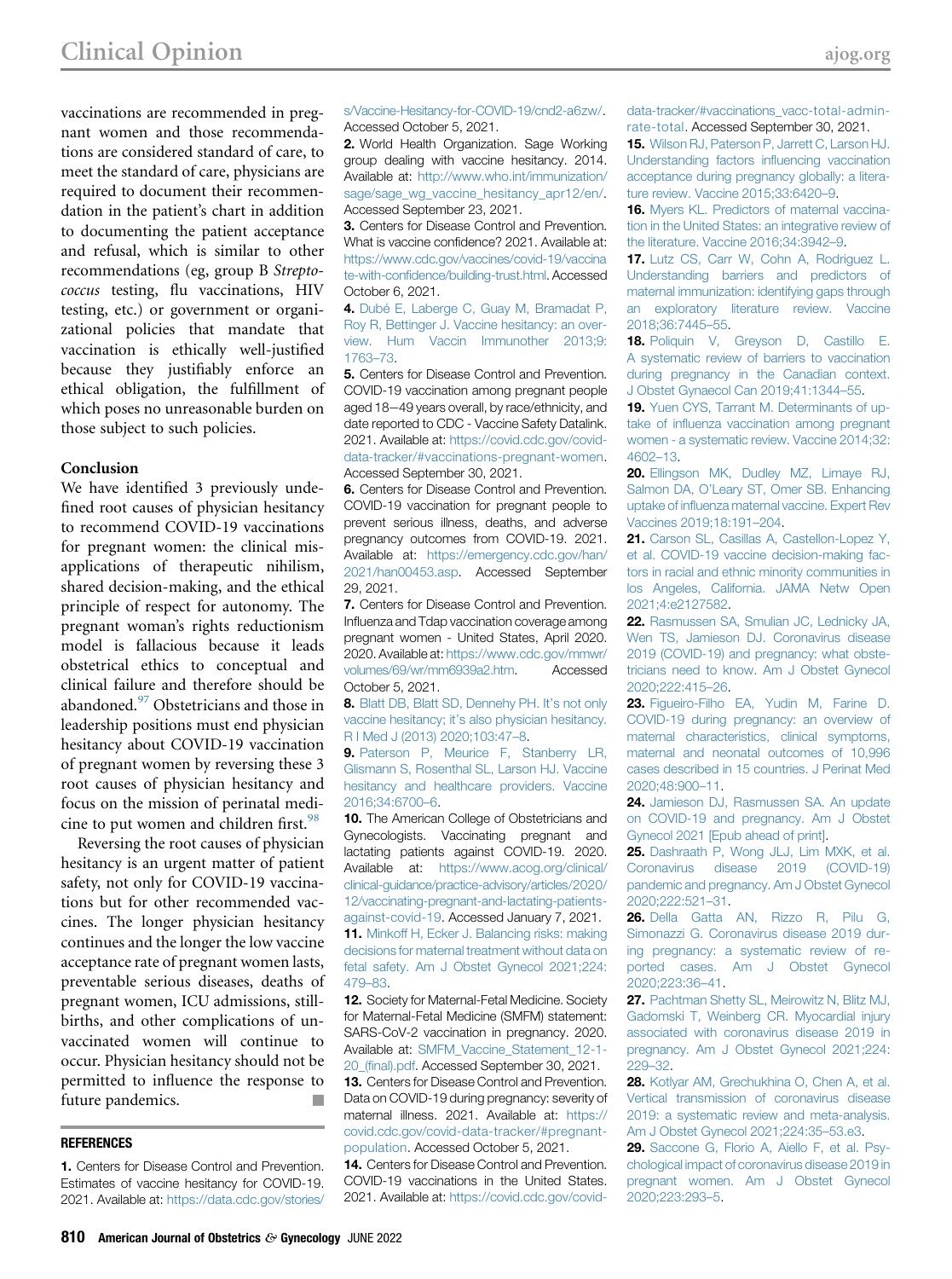<span id="page-6-9"></span>30. [Hantoushzadeh S, Shamshirsaz AA,](http://refhub.elsevier.com/S0002-9378(21)01210-2/sref30) [Aleyasin A, et al. Maternal death due to COVID-](http://refhub.elsevier.com/S0002-9378(21)01210-2/sref30)[19. Am J Obstet Gynecol 2020;223:109.e1](http://refhub.elsevier.com/S0002-9378(21)01210-2/sref30)–16. 31. [Martinez-Portilla RJ, Smith ER, He S, et al.](http://refhub.elsevier.com/S0002-9378(21)01210-2/sref31) [Young pregnant women are also at an increased](http://refhub.elsevier.com/S0002-9378(21)01210-2/sref31) [risk of mortality and severe illness due to coro](http://refhub.elsevier.com/S0002-9378(21)01210-2/sref31)[navirus disease 2019: analysis of the Mexican](http://refhub.elsevier.com/S0002-9378(21)01210-2/sref31) [National Surveillance Program. Am J Obstet](http://refhub.elsevier.com/S0002-9378(21)01210-2/sref31) [Gynecol 2021;224:404](http://refhub.elsevier.com/S0002-9378(21)01210-2/sref31)–7.

<span id="page-6-10"></span>32. [Blitz MJ, Rochelson B, Minkoff H, et al.](http://refhub.elsevier.com/S0002-9378(21)01210-2/sref32) [Maternal mortality among women with corona](http://refhub.elsevier.com/S0002-9378(21)01210-2/sref32)[virus disease 2019 admitted to the intensive care](http://refhub.elsevier.com/S0002-9378(21)01210-2/sref32) [unit. Am J Obstet Gynecol 2020;223:595](http://refhub.elsevier.com/S0002-9378(21)01210-2/sref32)–9.e5. 33. [Blitz MJ, Grünebaum A, Tekbali A, et al.](http://refhub.elsevier.com/S0002-9378(21)01210-2/sref33) [Intensive care unit admissions for pregnant and](http://refhub.elsevier.com/S0002-9378(21)01210-2/sref33) [nonpregnant women with coronavirus disease](http://refhub.elsevier.com/S0002-9378(21)01210-2/sref33) [2019. Am J Obstet Gynecol 2020;223:290](http://refhub.elsevier.com/S0002-9378(21)01210-2/sref33)–1.

34. [Chmielewska B, Barratt I, Townsend R,](http://refhub.elsevier.com/S0002-9378(21)01210-2/sref34) [et al. Effects of the COVID-19 pandemic on](http://refhub.elsevier.com/S0002-9378(21)01210-2/sref34) [maternal and perinatal outcomes: a systematic](http://refhub.elsevier.com/S0002-9378(21)01210-2/sref34) [review and meta-analysis. Lancet Glob Health](http://refhub.elsevier.com/S0002-9378(21)01210-2/sref34) [2021;9:e759](http://refhub.elsevier.com/S0002-9378(21)01210-2/sref34)–72.

<span id="page-6-11"></span>35. [Amorim MMR, Soligo Takemoto ML,](http://refhub.elsevier.com/S0002-9378(21)01210-2/sref35) [Fonseca EBD. Maternal deaths with coronavirus](http://refhub.elsevier.com/S0002-9378(21)01210-2/sref35) [disease 2019: a different outcome from low- to](http://refhub.elsevier.com/S0002-9378(21)01210-2/sref35) [middle-resource countries? Am J Obstet](http://refhub.elsevier.com/S0002-9378(21)01210-2/sref35) [Gynecol 2020;223:298](http://refhub.elsevier.com/S0002-9378(21)01210-2/sref35)–9.

<span id="page-6-12"></span>36. [Sentilhes L, De Marcillac F, Jouffrieau C,](http://refhub.elsevier.com/S0002-9378(21)01210-2/sref36) [et al. Coronavirus disease 2019 in pregnancy](http://refhub.elsevier.com/S0002-9378(21)01210-2/sref36) [was associated with maternal morbidity and](http://refhub.elsevier.com/S0002-9378(21)01210-2/sref36) [preterm birth. Am J Obstet Gynecol 2020;223:](http://refhub.elsevier.com/S0002-9378(21)01210-2/sref36) [914.e1](http://refhub.elsevier.com/S0002-9378(21)01210-2/sref36)–15.

37. [Lokken EM, Taylor GG, Huebner EM, et al.](http://refhub.elsevier.com/S0002-9378(21)01210-2/sref37) [Higher severe acute respiratory syndrome](http://refhub.elsevier.com/S0002-9378(21)01210-2/sref37) [coronavirus 2 infection rate in pregnant patients.](http://refhub.elsevier.com/S0002-9378(21)01210-2/sref37) [Am J Obstet Gynecol 2021;225:75.e1](http://refhub.elsevier.com/S0002-9378(21)01210-2/sref37)–16.

38. [Lokken EM, Huebner EM, Taylor GG, et al.](http://refhub.elsevier.com/S0002-9378(21)01210-2/sref38) [Disease severity, pregnancy outcomes, and](http://refhub.elsevier.com/S0002-9378(21)01210-2/sref38) [maternal deaths among pregnant patients with](http://refhub.elsevier.com/S0002-9378(21)01210-2/sref38) [severe acute respiratory syndrome coronavirus](http://refhub.elsevier.com/S0002-9378(21)01210-2/sref38) [2 infection in Washington State. Am J Obstet](http://refhub.elsevier.com/S0002-9378(21)01210-2/sref38) [Gynecol 2021;225:77.e1](http://refhub.elsevier.com/S0002-9378(21)01210-2/sref38)–14.

39. Allotey J. Stallings E. Bonet M, et al. Clinical [manifestations, risk factors, and maternal and](http://refhub.elsevier.com/S0002-9378(21)01210-2/sref39) [perinatal outcomes of coronavirus disease 2019](http://refhub.elsevier.com/S0002-9378(21)01210-2/sref39) [in pregnancy: living systematic review and meta](http://refhub.elsevier.com/S0002-9378(21)01210-2/sref39)[analysis. BMJ 2020;370:m3320.](http://refhub.elsevier.com/S0002-9378(21)01210-2/sref39)

40. [Gurol-Urganci I, Jardine JE, Carroll F, et al.](http://refhub.elsevier.com/S0002-9378(21)01210-2/sref40) [Maternal and perinatal outcomes of pregnant](http://refhub.elsevier.com/S0002-9378(21)01210-2/sref40) [women with SARS-CoV-2 infection at the time of](http://refhub.elsevier.com/S0002-9378(21)01210-2/sref40) [birth in England: national cohort study. Am J](http://refhub.elsevier.com/S0002-9378(21)01210-2/sref40) [Obstet Gynecol 2021 \[Epub ahead of print\].](http://refhub.elsevier.com/S0002-9378(21)01210-2/sref40)

41. [Khalil A, von Dadelszen P, Draycott T,](http://refhub.elsevier.com/S0002-9378(21)01210-2/sref41) Ugwumadu A, O'[Brien P, Magee L. Change in](http://refhub.elsevier.com/S0002-9378(21)01210-2/sref41) [the Incidence of stillbirth and preterm delivery](http://refhub.elsevier.com/S0002-9378(21)01210-2/sref41) [during the COVID-19 pandemic. JAMA](http://refhub.elsevier.com/S0002-9378(21)01210-2/sref41) [2020;324:705](http://refhub.elsevier.com/S0002-9378(21)01210-2/sref41)–6.

42. [Kim CNH, Hutcheon J, van Schalkwyk J,](http://refhub.elsevier.com/S0002-9378(21)01210-2/sref42) [Marquette G. Maternal outcome of pregnant](http://refhub.elsevier.com/S0002-9378(21)01210-2/sref42) [women admitted to intensive care units for](http://refhub.elsevier.com/S0002-9378(21)01210-2/sref42) [coronavirus disease 2019. Am J Obstet Gynecol](http://refhub.elsevier.com/S0002-9378(21)01210-2/sref42) [2020;223:773](http://refhub.elsevier.com/S0002-9378(21)01210-2/sref42)–4.

43. [Conde-Agudelo A, Romero R. SARS-COV-2](http://refhub.elsevier.com/S0002-9378(21)01210-2/sref43) [infection during pregnancy and risk of pre](http://refhub.elsevier.com/S0002-9378(21)01210-2/sref43)[eclampsia: a systematic review and meta-anal](http://refhub.elsevier.com/S0002-9378(21)01210-2/sref43)[ysis. Am J Obstet Gynecol 2021 \[Epub ahead of](http://refhub.elsevier.com/S0002-9378(21)01210-2/sref43) [print\]](http://refhub.elsevier.com/S0002-9378(21)01210-2/sref43).

44. [Papageorghiou AT, Deruelle P, Gunier RB,](http://refhub.elsevier.com/S0002-9378(21)01210-2/sref44) [et al. Preeclampsia and COVID-19: results from](http://refhub.elsevier.com/S0002-9378(21)01210-2/sref44) [the INTERCOVID prospective longitudinal](http://refhub.elsevier.com/S0002-9378(21)01210-2/sref44) [study. Am J Obstet Gynecol 2021;225:289.](http://refhub.elsevier.com/S0002-9378(21)01210-2/sref44) e1–[17.](http://refhub.elsevier.com/S0002-9378(21)01210-2/sref44)

45. [Simon E, Cottenet J, Mariet AS, et al. Impact](http://refhub.elsevier.com/S0002-9378(21)01210-2/sref45) [of the COVID-19 pandemic on preterm birth and](http://refhub.elsevier.com/S0002-9378(21)01210-2/sref45) [stillbirth: a nationwide, population-based retro](http://refhub.elsevier.com/S0002-9378(21)01210-2/sref45)[spective cohort study. Am J Obstet Gynecol](http://refhub.elsevier.com/S0002-9378(21)01210-2/sref45) [2021;225:347](http://refhub.elsevier.com/S0002-9378(21)01210-2/sref45)–8.

46. [Main EK, Chang SC, Carpenter AM, et al.](http://refhub.elsevier.com/S0002-9378(21)01210-2/sref46) [Singleton preterm birth rates for racial and ethnic](http://refhub.elsevier.com/S0002-9378(21)01210-2/sref46) [groups during the coronavirus disease 2019](http://refhub.elsevier.com/S0002-9378(21)01210-2/sref46) [pandemic in California. Am J Obstet Gynecol](http://refhub.elsevier.com/S0002-9378(21)01210-2/sref46) [2021;224:239](http://refhub.elsevier.com/S0002-9378(21)01210-2/sref46)–41.

47. [Brandt JS, Hill J, Reddy A, et al. Epidemi](http://refhub.elsevier.com/S0002-9378(21)01210-2/sref47)[ology of coronavirus disease 2019 in pregnancy:](http://refhub.elsevier.com/S0002-9378(21)01210-2/sref47) [risk factors and associations with adverse](http://refhub.elsevier.com/S0002-9378(21)01210-2/sref47) [maternal and neonatal outcomes. Am J Obstet](http://refhub.elsevier.com/S0002-9378(21)01210-2/sref47) [Gynecol 2021;224:389.e1](http://refhub.elsevier.com/S0002-9378(21)01210-2/sref47)–9.

48. [DeBolt CA, Bianco A, Limaye MA, et al.](http://refhub.elsevier.com/S0002-9378(21)01210-2/sref48) [Pregnant women with severe or critical corona](http://refhub.elsevier.com/S0002-9378(21)01210-2/sref48)[virus disease 2019 have increased composite](http://refhub.elsevier.com/S0002-9378(21)01210-2/sref48) [morbidity compared with nonpregnant matched](http://refhub.elsevier.com/S0002-9378(21)01210-2/sref48) [controls. Am J Obstet Gynecol 2021;224:510.](http://refhub.elsevier.com/S0002-9378(21)01210-2/sref48)  $61 - 12$ 

<span id="page-6-0"></span>49. [Grünebaum A, McCullough LB, Litvak A,](http://refhub.elsevier.com/S0002-9378(21)01210-2/sref49) [Chervenak FA. Inclusion of pregnant individuals](http://refhub.elsevier.com/S0002-9378(21)01210-2/sref49) [among priority populations for coronavirus dis](http://refhub.elsevier.com/S0002-9378(21)01210-2/sref49)[ease 2019 vaccination for all 50 states in the](http://refhub.elsevier.com/S0002-9378(21)01210-2/sref49) [United States. Am J Obstet Gynecol 2021;224:](http://refhub.elsevier.com/S0002-9378(21)01210-2/sref49) [536](http://refhub.elsevier.com/S0002-9378(21)01210-2/sref49)–9.

<span id="page-6-1"></span>50. [Crane MA, Jaffe E, Beigi RH, et al. Prioriti](http://refhub.elsevier.com/S0002-9378(21)01210-2/sref50)[zation of pregnant individuals in state plans for](http://refhub.elsevier.com/S0002-9378(21)01210-2/sref50) [coronavirus disease 2019 vaccination. Am J](http://refhub.elsevier.com/S0002-9378(21)01210-2/sref50) [Obstet Gynecol 2021;225:95](http://refhub.elsevier.com/S0002-9378(21)01210-2/sref50)–9.

<span id="page-6-2"></span>51. Efrati I. Israel recommends coronavirus vaccine for pregnant women. 2021. Available at: [https://www.haaretz.com/israel-news/.premium](https://www.haaretz.com/israel-news/.premium-israel-health-ministry-covid-coronavirus-vaccine-pfizer-moderna-pregnant-women-1.9464937)[israel-health-ministry-covid-coronavirus-vaccine](https://www.haaretz.com/israel-news/.premium-israel-health-ministry-covid-coronavirus-vaccine-pfizer-moderna-pregnant-women-1.9464937)pfi[zer-moderna-pregnant-women-1.9464937](https://www.haaretz.com/israel-news/.premium-israel-health-ministry-covid-coronavirus-vaccine-pfizer-moderna-pregnant-women-1.9464937). Accessed September 30, 2021.

<span id="page-6-3"></span>**52.** Centers for Disease Control and Prevention. Interim clinical considerations for use of mRNA COVID-19 vaccines currently authorized in the United States. 2021. Available at: [https://www.](https://www.cdc.gov/vaccines/covid-19/info-by-product/clinical-considerations.html) [cdc.gov/vaccines/covid-19/info-by-product/clini](https://www.cdc.gov/vaccines/covid-19/info-by-product/clinical-considerations.html) [cal-considerations.html](https://www.cdc.gov/vaccines/covid-19/info-by-product/clinical-considerations.html). Accessed January 7, 2021.

**53.** Centers for Disease Control and Prevention. Vaccination considerations for people who are pregnant or breastfeeding. 2021. Available at: [https://www.cdc.gov/coronavirus/2019-ncov/](https://www.cdc.gov/coronavirus/2019-ncov/vaccines/recommendations/pregnancy.html) [vaccines/recommendations/pregnancy.html](https://www.cdc.gov/coronavirus/2019-ncov/vaccines/recommendations/pregnancy.html). Accessed January 7, 2021.

54. Society for Maternal-Fetal Medicine. Society for Maternal-Fetal Medicine (SMFM) statement: SARS-CoV-2 vaccination in pregnancy. 2020. Available at: [https://s3.amazonaws.com/](https://s3.amazonaws.com/cdn.smfm.org/media/2591/SMFM_Vaccine_Statement_12-1-20_(final).pdf) [cdn.smfm.org/media/2591/SMFM\\_Vaccine\\_](https://s3.amazonaws.com/cdn.smfm.org/media/2591/SMFM_Vaccine_Statement_12-1-20_(final).pdf) Statement 12-1-20 (final).pdf. Accessed October 6, 2021.

55. Poliquin V, Castillo E, Boucoiran I, et al. SOGC statement on COVID-19 vaccination in pregnancy. 2021. Available at: [https://sogc.org/](https://sogc.org/common/Uploaded%20files/Latest%20News/SOGC_Statement_COVID-19_Vaccination_in_Pregnancy.pdf) [common/Uploaded%20](https://sogc.org/common/Uploaded%20files/Latest%20News/SOGC_Statement_COVID-19_Vaccination_in_Pregnancy.pdf)files/Latest%20News/ [SOGC\\_Statement\\_COVID-19\\_Vaccination\\_](https://sogc.org/common/Uploaded%20files/Latest%20News/SOGC_Statement_COVID-19_Vaccination_in_Pregnancy.pdf)

in Pregnancy.pdf. Accessed October 6, 2021.

<span id="page-6-4"></span>56. [Zipursky JS, Greenberg RA, Maxwell C,](http://refhub.elsevier.com/S0002-9378(21)01210-2/sref56) [Bogler T. Pregnancy, breastfeeding and the](http://refhub.elsevier.com/S0002-9378(21)01210-2/sref56) [SARS-CoV-2 vaccine: an ethics-based frame](http://refhub.elsevier.com/S0002-9378(21)01210-2/sref56)[work for shared decision-making. CMAJ](http://refhub.elsevier.com/S0002-9378(21)01210-2/sref56) [2021;193:E312](http://refhub.elsevier.com/S0002-9378(21)01210-2/sref56)–4.

57. Ontario Ministry of Health. COVID-19 vaccination recommendations for special populations. 2021. Available at: [https://www.health.](https://www.health.gov.on.ca/en/pro/programs/publichealth/coronavirus/docs/vaccine/COVID-19_vaccination_rec_special_populations.pdf) [gov.on.ca/en/pro/programs/publichealth/corona](https://www.health.gov.on.ca/en/pro/programs/publichealth/coronavirus/docs/vaccine/COVID-19_vaccination_rec_special_populations.pdf) virus/docs/vaccine/COVID-19\_vaccination\_rec [special\\_populations.pdf.](https://www.health.gov.on.ca/en/pro/programs/publichealth/coronavirus/docs/vaccine/COVID-19_vaccination_rec_special_populations.pdf) Accessed September 30, 2021.

58. Royal College of Obstetricians & Gynaecologists. Coronavirus (COVID-19) vaccination in pregnancy. 2021. Available at: [https://www.](https://www.rcog.org.uk/globalassets/documents/guidelines/2021-06-30-coronavirus-covid-19-vaccination-in-pregnancy.pdf) [rcog.org.uk/globalassets/documents/guidelines/](https://www.rcog.org.uk/globalassets/documents/guidelines/2021-06-30-coronavirus-covid-19-vaccination-in-pregnancy.pdf) [2021-06-30-coronavirus-covid-19-vaccination](https://www.rcog.org.uk/globalassets/documents/guidelines/2021-06-30-coronavirus-covid-19-vaccination-in-pregnancy.pdf)[in-pregnancy.pdf](https://www.rcog.org.uk/globalassets/documents/guidelines/2021-06-30-coronavirus-covid-19-vaccination-in-pregnancy.pdf). Accessed September 30, 2021.

59. Australian Government Department of Health. COVID-19 vaccination - shared decision-making guide for women who are pregnant, breastfeeding or planning pregnancy. 2021. Available at: [https://www.health.gov.](https://www.health.gov.au/resources/publications/covid-19-vaccination-shared-decision-making-guide-for-women-who-are-pregnant-breastfeeding-or-planning-pregnancy) [au/resources/publications/covid-19-vaccinati](https://www.health.gov.au/resources/publications/covid-19-vaccination-shared-decision-making-guide-for-women-who-are-pregnant-breastfeeding-or-planning-pregnancy) [on-shared-decision-making-guide-for-women](https://www.health.gov.au/resources/publications/covid-19-vaccination-shared-decision-making-guide-for-women-who-are-pregnant-breastfeeding-or-planning-pregnancy)[who-are-pregnant-breastfeeding-or-planning](https://www.health.gov.au/resources/publications/covid-19-vaccination-shared-decision-making-guide-for-women-who-are-pregnant-breastfeeding-or-planning-pregnancy)[pregnancy](https://www.health.gov.au/resources/publications/covid-19-vaccination-shared-decision-making-guide-for-women-who-are-pregnant-breastfeeding-or-planning-pregnancy). Accessed September 30, 2021.

<span id="page-6-5"></span>60. Centers for Disease Control and Prevention. New CDC Data: COVID-19 vaccination safe for pregnant people. 2021. Available at: [https://](https://www.cdc.gov/media/releases/2021/s0811-vaccine-safe-pregnant.html) [www.cdc.gov/media/releases/2021/s0811-vac](https://www.cdc.gov/media/releases/2021/s0811-vaccine-safe-pregnant.html) [cine-safe-pregnant.html.](https://www.cdc.gov/media/releases/2021/s0811-vaccine-safe-pregnant.html) Accessed October 6, 2021.

61. Public Health England. JCVI issues new advice on COVID-19 vaccination for pregnant women. 2021. Available at: [https://www.gov.](https://www.gov.uk/government/news/jcvi-issues-new-advice-on-covid-19-vaccination-for-pregnant-women) [uk/government/news/jcvi-issues-new-advice](https://www.gov.uk/government/news/jcvi-issues-new-advice-on-covid-19-vaccination-for-pregnant-women)[on-covid-19-vaccination-for-pregnant-women.](https://www.gov.uk/government/news/jcvi-issues-new-advice-on-covid-19-vaccination-for-pregnant-women) Accessed September 30, 2021.

62. The American College of Obstetricians and Gynecologists. COVID-19 vaccination considerations for obstetric-gynecologic care. 2020. Available at: [https://www.acog.org/clinical/clini](https://www.acog.org/clinical/clinical-guidance/practice-advisory/articles/2020/12/covid-19-vaccination-considerations-for-obstetric-gynecologic-care) [cal-guidance/practice-advisory/articles/2020/12/](https://www.acog.org/clinical/clinical-guidance/practice-advisory/articles/2020/12/covid-19-vaccination-considerations-for-obstetric-gynecologic-care) [covid-19-vaccination-considerations-for-obstet](https://www.acog.org/clinical/clinical-guidance/practice-advisory/articles/2020/12/covid-19-vaccination-considerations-for-obstetric-gynecologic-care) [ric-gynecologic-care.](https://www.acog.org/clinical/clinical-guidance/practice-advisory/articles/2020/12/covid-19-vaccination-considerations-for-obstetric-gynecologic-care) Accessed September 30, 2021.

63. Centers for Disease Control and Prevention. COVID-19 vaccines while pregnant or breastfeeding. 2021. Available at: [https://www.cdc.](https://www.cdc.gov/coronavirus/2019-ncov/vaccines/recommendations/pregnancy.html) [gov/coronavirus/2019-ncov/vaccines/recom](https://www.cdc.gov/coronavirus/2019-ncov/vaccines/recommendations/pregnancy.html)[mendations/pregnancy.html.](https://www.cdc.gov/coronavirus/2019-ncov/vaccines/recommendations/pregnancy.html) Accessed September 30, 2021.

<span id="page-6-6"></span>64. American College of Obstetrics and Gynecology. "Today's Headlines" e-mail sent; 9/17/ 2021.

<span id="page-6-7"></span>65. [Bogart LM, Ojikutu BO, Tyagi K, et al.](http://refhub.elsevier.com/S0002-9378(21)01210-2/sref65) [COVID-19 related medical mistrust, health im](http://refhub.elsevier.com/S0002-9378(21)01210-2/sref65)[pacts, and potential vaccine hesitancy among](http://refhub.elsevier.com/S0002-9378(21)01210-2/sref65) [Black Americans living with HIV. J Acquir Im](http://refhub.elsevier.com/S0002-9378(21)01210-2/sref65)mune Defi[c Syndr 2021;86:200](http://refhub.elsevier.com/S0002-9378(21)01210-2/sref65)–7.

<span id="page-6-8"></span>66. [Galbraith KV, Lechuga J, Jenerette CM,](http://refhub.elsevier.com/S0002-9378(21)01210-2/sref66) [Moore LA, Palmer MH, Hamilton JB. Parental](http://refhub.elsevier.com/S0002-9378(21)01210-2/sref66) [acceptance and uptake of the HPV vaccine](http://refhub.elsevier.com/S0002-9378(21)01210-2/sref66)